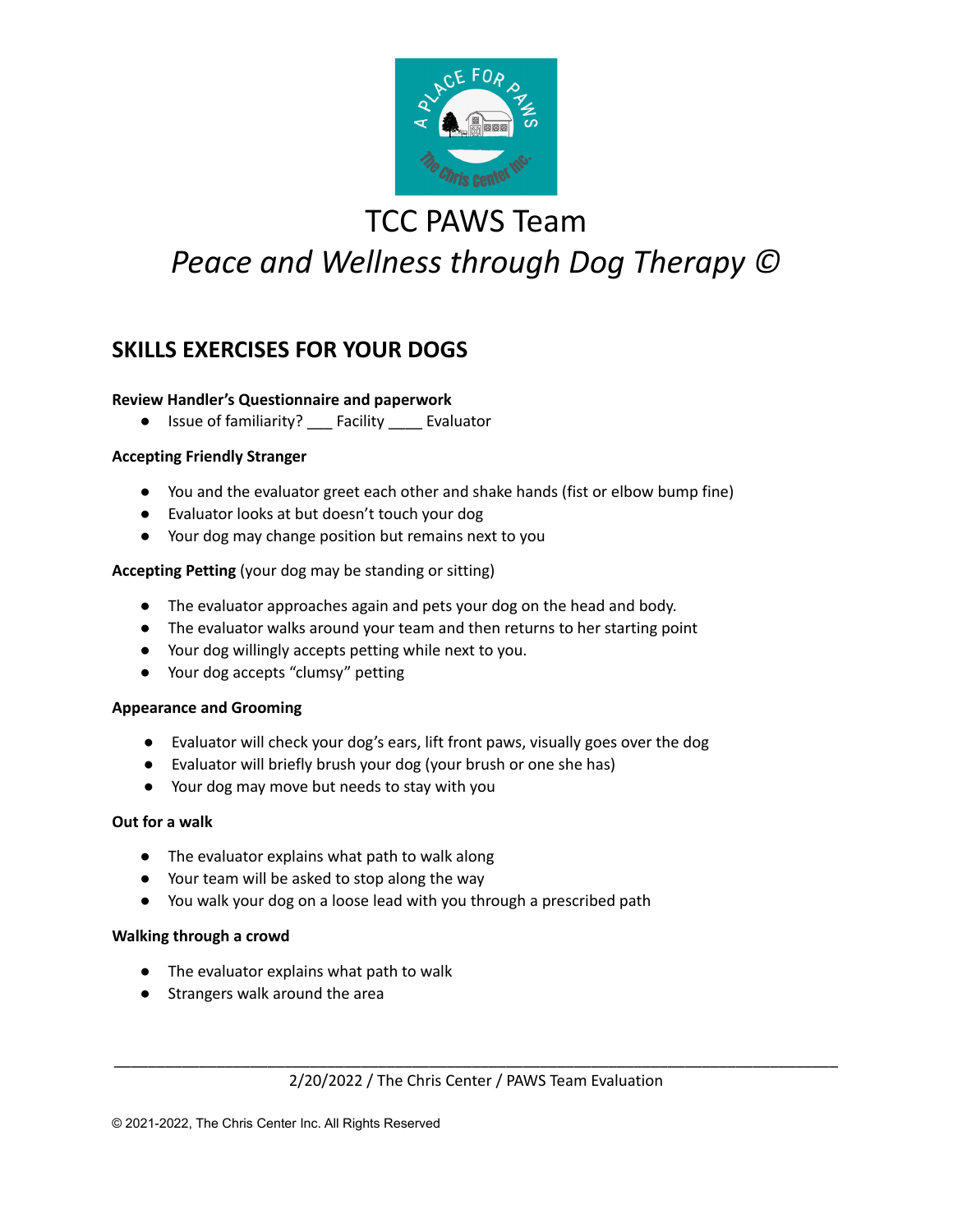

## TCC PAWS Team

# *Peace and Wellness through Dog Therapy ©*

● You will navigate through the crowd with your dog walking calmly with you, with attention on you. Your dog may not approach anyone independently of cuing from you

#### **Sit on cue (remain 3 seconds until released)**

- You may use verbal and/or hand cues
- Your dog may be in front of or to your side

#### **Down on cue (remain 3 seconds until released)**

- You may use verbal and/or hand cues
- Your dog may be in front of or to your side

#### **Stay in Place (either sit or down)**

- The evaluator will provide a 10 ft lead and asks you to attach it to your dog's collar
- You put your dog in a sit or down
- You walk 10' away holding the lead, turn and face your dog
- You pause 3 seconds and return to your dog
- Your dog stays in place until released (may change position, but not move from the spot)

#### **Comes when called**

- The 10' lead is still attached to your dog. The evaluator will stay with your dog, distracting him while you walk 10' away
- You face your dog and call him to you; dog returns to you when called

#### **Reaction to a neutral dog (both on lead)**

- You stand with your dog with the evaluator
- Neutral dog enters the room on leash with his person across a room, not nearby
- You and your dog will pass within 4' as the neutral dog leaves the room.
- Your dog maintains its position next to you and does not show aggression or excessive fear.

#### **Leave it**

- Evaluator will explain what path to walk
- You will walk along the path with your dog calmly with you

#### \_\_\_\_\_\_\_\_\_\_\_\_\_\_\_\_\_\_\_\_\_\_\_\_\_\_\_\_\_\_\_\_\_\_\_\_\_\_\_\_\_\_\_\_\_\_\_\_\_\_\_\_\_\_\_\_\_\_\_\_\_\_\_\_\_\_\_\_\_\_\_\_\_\_\_\_\_\_\_\_\_\_\_\_\_ 2/20/2022 / The Chris Center / PAWS Team Evaluation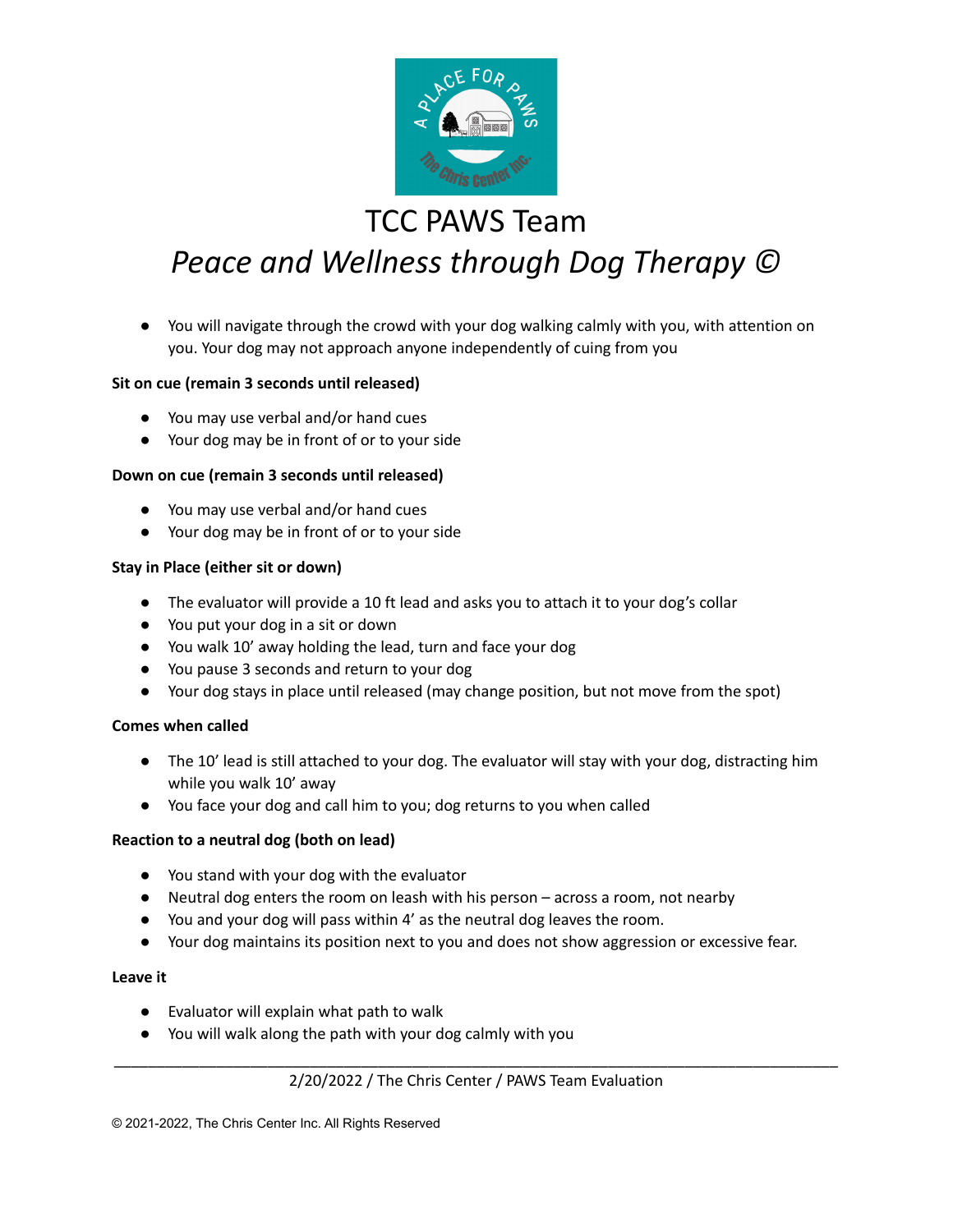

## TCC PAWS Team

# *Peace and Wellness through Dog Therapy ©*

- When passing a toy/treat of interest, you cue your dog to keep his focus
- Your dog will refocus and walk past toy/treat along the path when cued by you

#### **Reaction to distractions**

- Evaluators explains the route you will walk with your dog on a loose lead
- There will be a visual distraction in front of you; your dog may look, stop but not approach or overreact to the distraction and will refocus when cued by you
- There will be a loud noise from behind you; your dog may stop, look, startle but not approach the noise, and settles quickly afterward staying with you throughout

**\_\_\_\_\_\_\_\_\_\_\_\_\_\_\_\_\_\_\_\_\_\_\_\_\_\_\_\_\_\_\_\_\_\_\_\_\_\_\_\_\_\_\_\_\_\_\_\_\_\_\_\_\_\_\_\_\_\_\_\_\_\_\_\_\_\_\_\_\_\_\_\_\_\_\_\_\_\_\_\_\_\_\_\_\_**